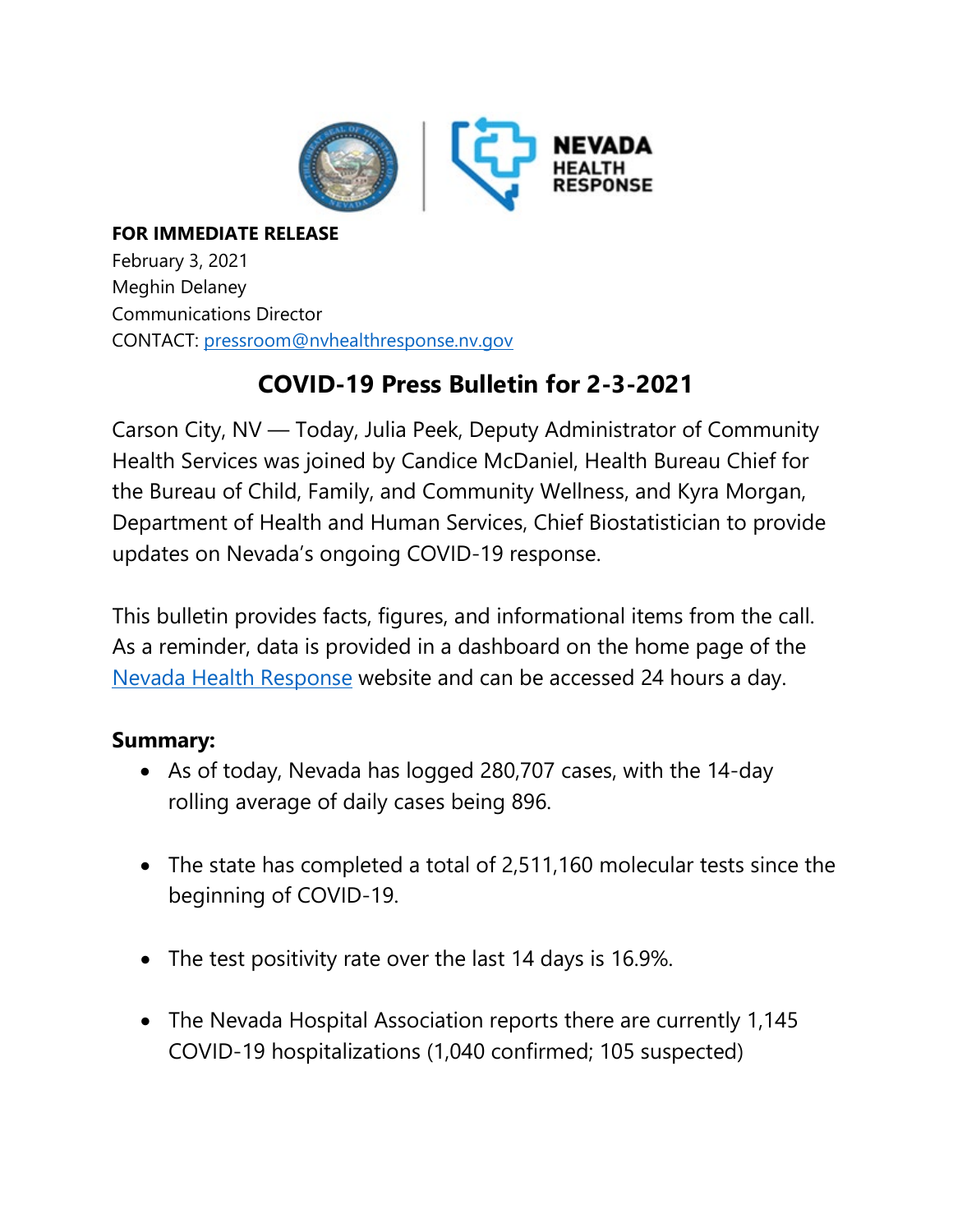- More information on hospitalization trends can be found on the Nevada Hospital [Association](http://nvha.net/news-and-updates-on-the-covid-19) website.
- The CDC released guidance on safer ways to watch the Super Bowl. Gathering virtually or with the people you live with is the safest way to celebrate the Super Bowl this year. If you have a small gathering with people who don't live with you, outdoors is safer than indoors and it is important to ensure you remain masked and social distance from one another.

## **COVID Vaccination Call Center**

- The Nevada Department of Health and Human Services launched a vaccination call center to answer questions and assist those who may need help making an appointment.
- Through the call center, Nevadans can access county-specific updates and information as more Nevadans become eligible to receive the COVID-19 vaccine.
- There are many reasons that the centralized call center was initiated.
	- o First, it is important to ensure anyone who is eligible for a vaccine has an easy way to navigate appointment booking. Ensuring equity is the cornerstone of the vaccination efforts. If someone does not have easy access to the Internet or a smart phone, they can use the call center for support.
	- o Second, the Department wants to ensure that if an individual is not in the current group being vaccinated, they can note their interest in vaccination through the NV COVID Fighter website. This is also supported by the call center resources.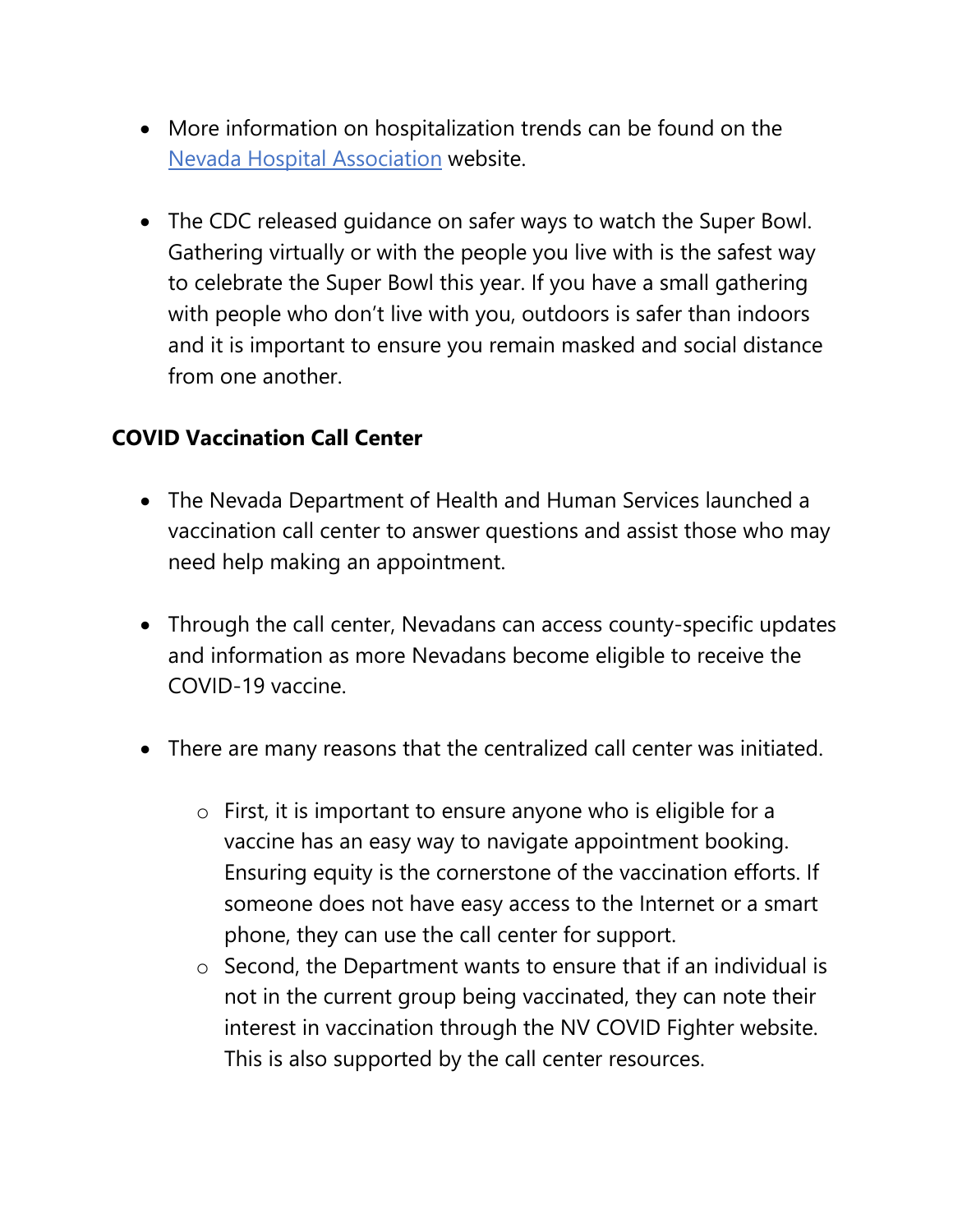- Those who can make an appointment online are encouraged to continue to do so. If Nevadans know of seniors or individuals that might struggle with accessing these resources, they are encouraged to assist them with this process.
- The call center has bilingual staff that speak English and Spanish and can access the language line for other languages as needed.
- The call center is open 8 a.m. to 8 p.m., seven days a week and can be reached at 1-800-401-0946.
- The latest vaccination information is available on [NVCOVIDFighter.org.](https://www.immunizenevada.org/nv-covid-fighter)

# **COVID Vaccination Dashboard Data**

- Today, the DHHS Office of Analytics, added a dashboard tab to provide weekly immunization numbers. For now, dashboard updates will occur on Wednesdays.
- This page includes total doses reported as administered in Nevada WebIZ, total vaccinations reported as initiated and total vaccinations reported as completed, as well as vaccination rates per 100,000 Nevada residents. Similar to the other metrics we have on the dashboard, the rates per 100,000 allow us to compare regions with different population sizes, including counties within Nevada and other states.
- The dashboard can be found on the [NVHealthResponse.nv.gov](https://nvhealthresponse.nv.gov/) home page as a new tab on the existing COVID-19 dashboard and the functionality mirrors that of the other categorical tabs under the "Current Status" section. It is also important to note that the county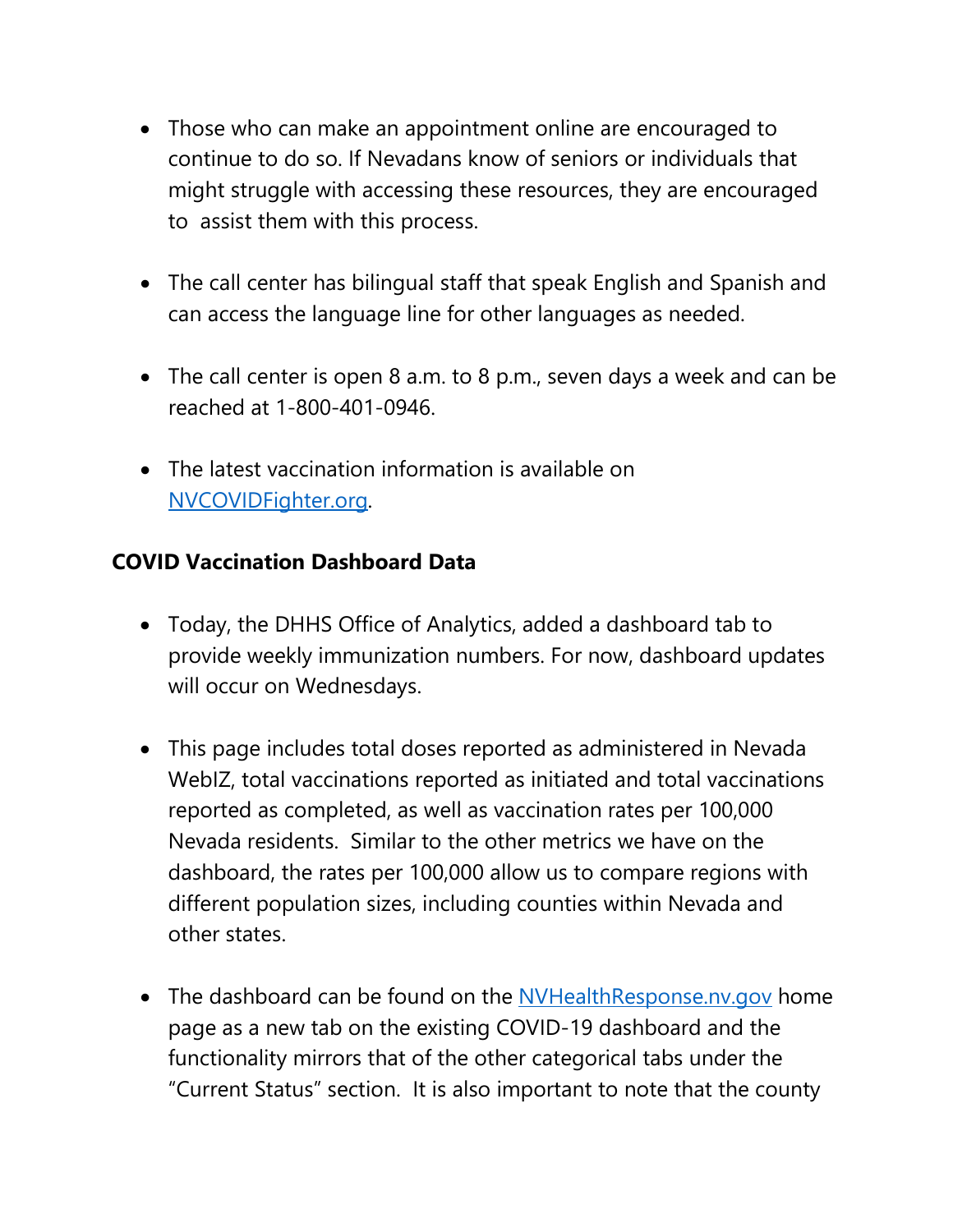assignment is based on the clinic where the vaccination was administered.

### **Vaccination Efforts**

- As of February 2, 288,531 doses of COVID-19 vaccine have been administered and reported to NV WebIZ. Nevada is leading FEMA Region 9 in the percentage of COVID-19 doses administered compared to the number of doses received, based on data from February 1.
- As of yesterday, 417,875 doses of vaccine have been distributed in Nevada, including to our pharmacy partners.
- On Monday and Tuesday of this week, Nevada providers received a mix of 49,075 first and second doses.
- Since the delivery schedule is still not well defined, the State will not include doses in the State on the dashboard at this time. The team is working to identify the best way to accurately share this information in the future.
- The state continues to refine processes and breakdown barriers, including clearing a data entry backlog of approximately 20,000 doses in Southern Nevada. Through a partnership with FEMA and other State resources, the backlog has been eliminated. The State will continue to work with Southern Nevada to ensure this does not happen in the future.
- At the Governor's behest, the State continues to work with federal agencies to ensure as many doses of these vaccines are coming to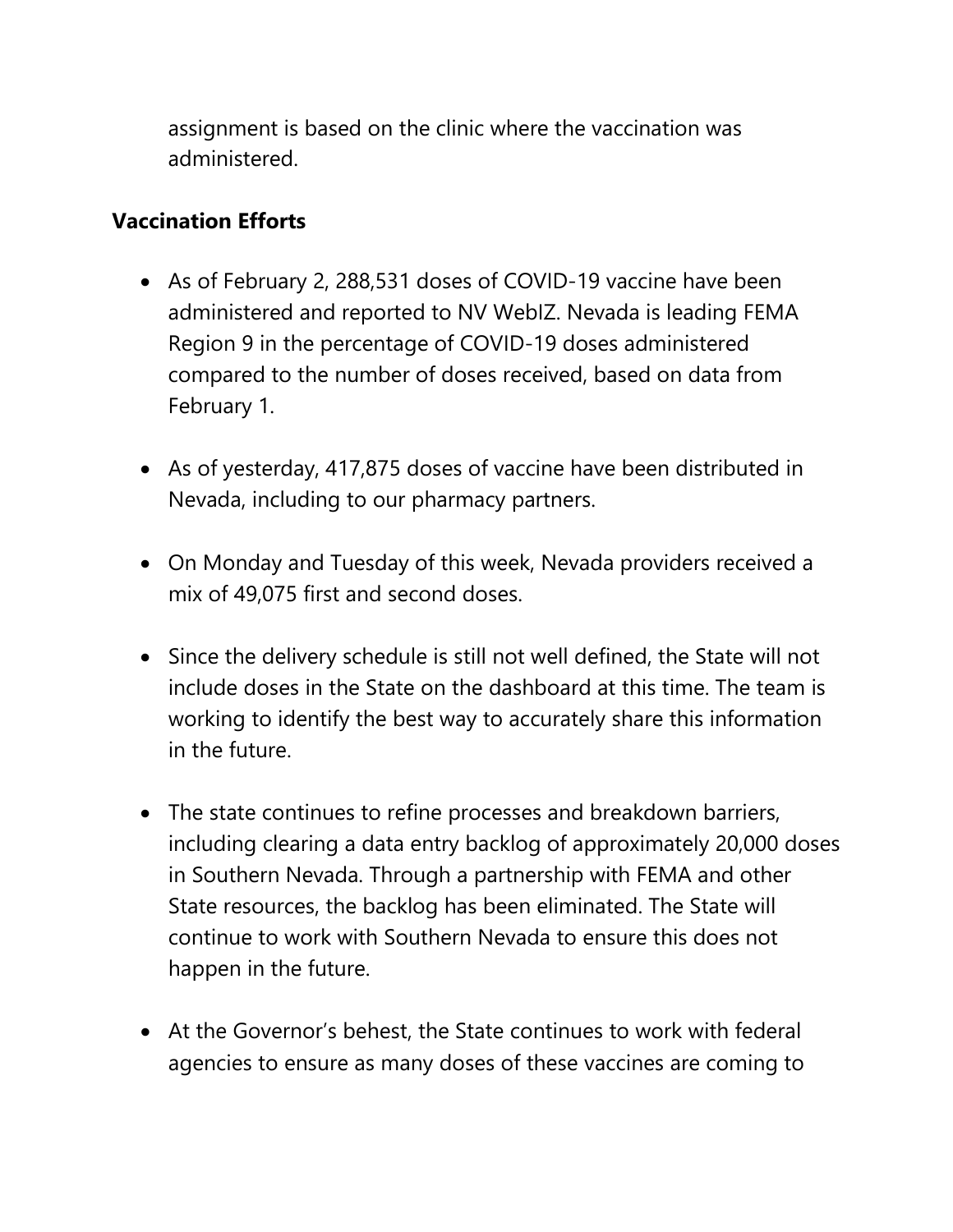the State as possible.

- Nevada is ready for more doses. The State continues to work proactively with the counties to set up sites, clear backlogs and ensure the playbook is followed, ensuring our most vulnerable populations are reached.
- The State continues to have productive conversations with the federal government regarding Nevada's vaccine allocation, including an acknowledgement that Nevada is ordering all the first doses allocated to the State.

## **Governor's Office Update**

- As COVID-19 Response Director Caleb Cage and the Governor have talked about before, back on January 8, the State announced that Gov had convened a group of some of the best and brightest problem solvers in the State to start tearing down barriers around the vaccination distribution.
- The State team, including the experts from DHHS, Division of Emergency Management, the Nevada National Guard and so many more have done incredible work to help get local sites up and running. The Governor tasked them with reviewing what is working right now, current challenges, and what can be done to as a State to solve any issues moving forward.
- When the Governor put this effort together, Nevada was administering approximately 40% of doses received. Yesterday, the State announced it has administered 76% of doses received. Because of that hard work, and less than one month later, Nevada is leading our FEMA Region, competing against states like California and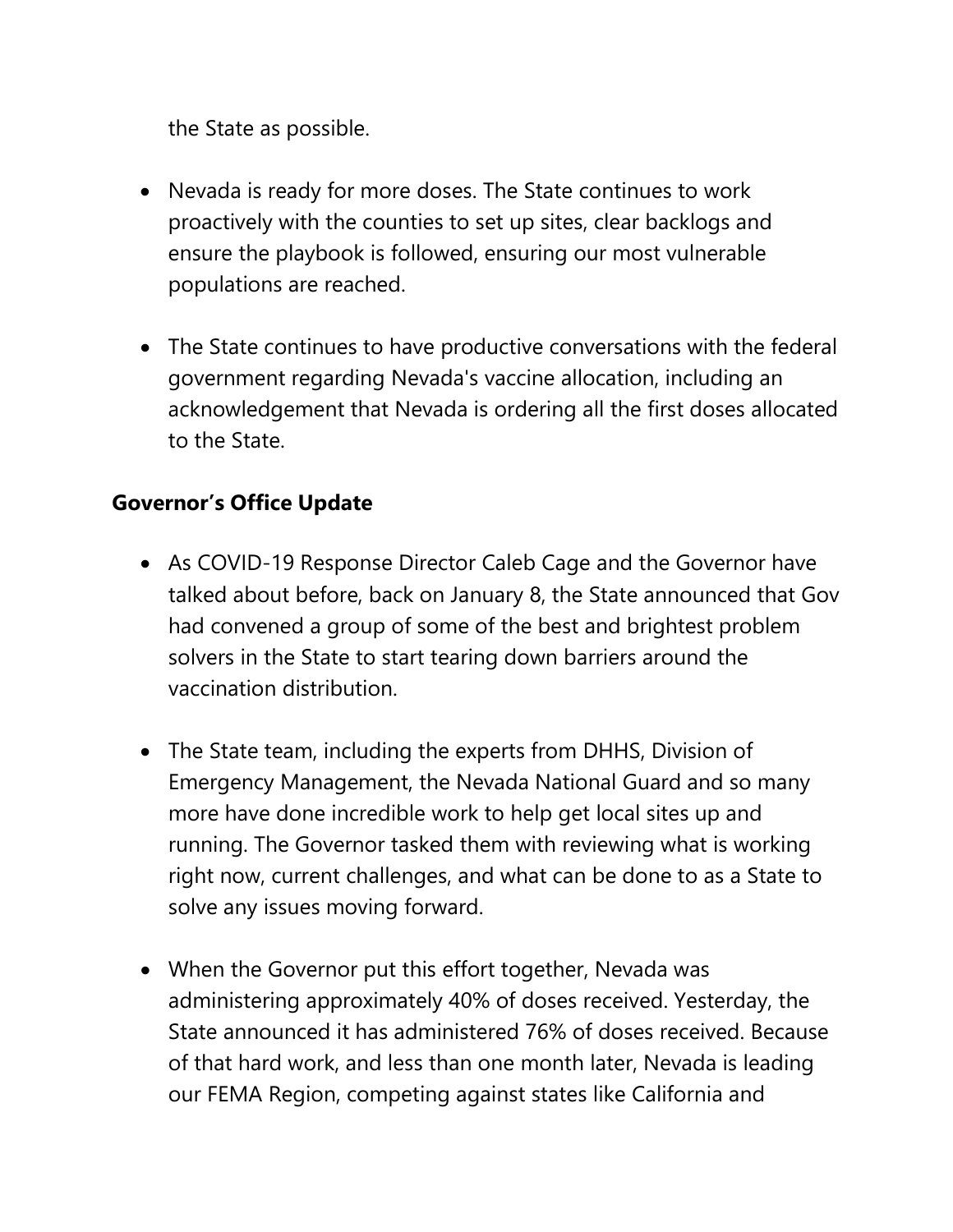Arizona. That doesn't happen overnight and without a coordinated focus.

- Just like with testing and so many other areas of the state's response, this wouldn't be possible without the support and operational expertise of the Nevada National Guard.
- The State continues to strengthen partnerships at the local level and provide as much support as possible. As mentioned yesterday, the State requested and received 130 personnel from FEMA and HHS to assist local leaders with vaccinations and data entry.
- The State will continue to identify problem areas throughout the state and work with proven local leaders to course correct and make sure systems work.
- The goal at the State level is to ensure there is as much support as possible for local agencies and help manage the process to ensure it not only runs efficiently, but fairly.
- Equity must be a key driver in the vaccination campaign. There have been challenges with equitable distribution to communities at the local level and the State is working with local leaders to ensure equity remains a core component of the program.
- A way to reach equity is to ensure the NV Vaccine Playbook is followed. That's particularly important for those in positions of power and authority. In order to ensure this process is fair, the State is relying on those implementing vaccines to do everything possible to follow the vaccination prioritization lanes.
- Equity also requires an intentional effort to reach every community and not create a scenario where those who have been